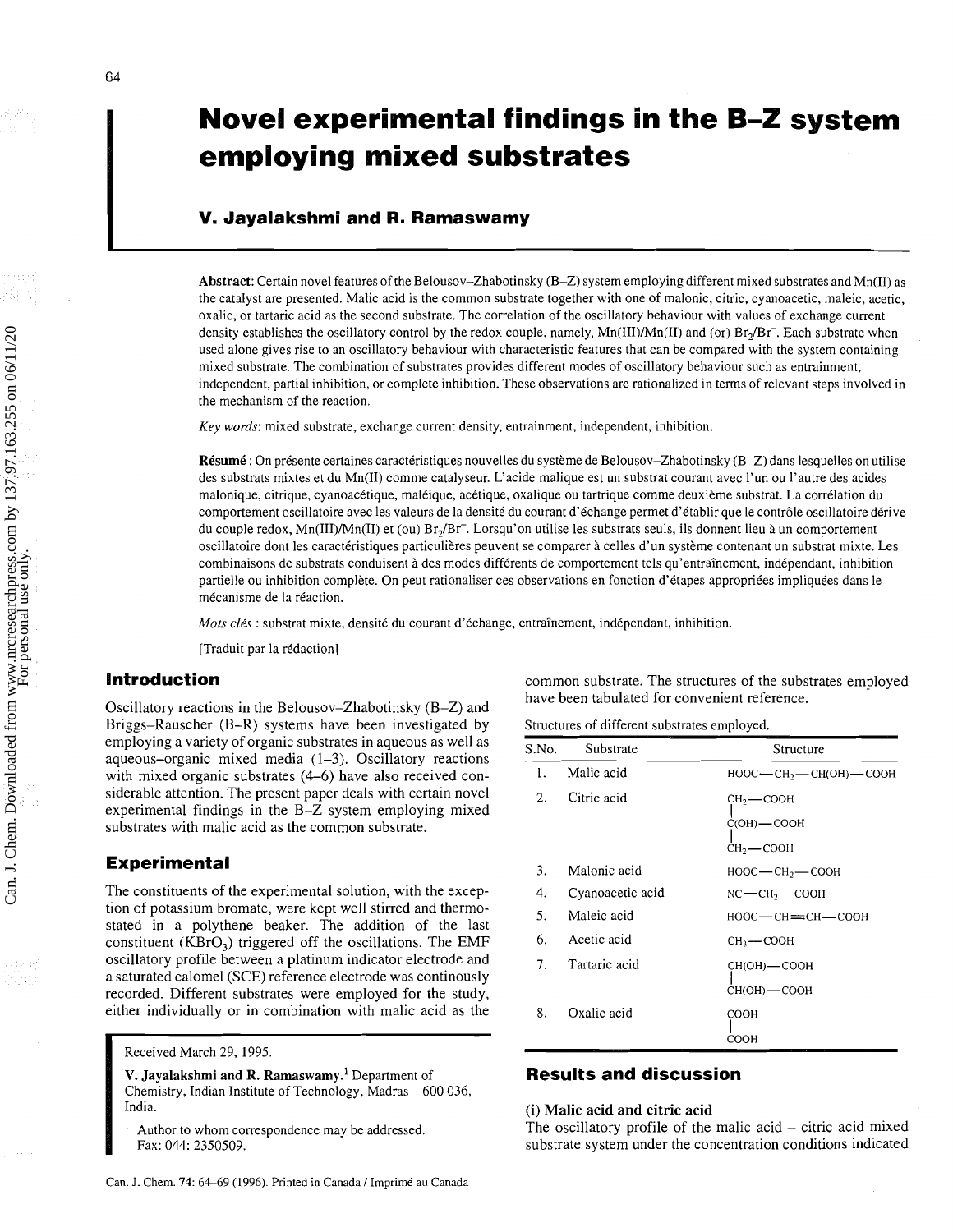|                         | [S]<br>M     | Number of<br>oscillations | Potential (V vs. SCE) |               |                  |                                  |                   |
|-------------------------|--------------|---------------------------|-----------------------|---------------|------------------|----------------------------------|-------------------|
| Substrate               |              |                           | <b>Base</b><br>value  | Peak<br>value | Amplitude<br>(V) | Time per<br>oscillation<br>(min) | Duration<br>(min) |
| Malic acid              | 0.05         | 40                        | 0.775                 | 1.050         | 0.275            | 1.00                             | 40                |
| Citric acid             | 0.05         | 30                        | 0.600                 | 0.825         | 0.225            | 0.50                             | 15                |
|                         | 0.05<br>$+$  | 32                        | 0.475                 | 0.925         | 0.450            | 0.56                             | 18                |
| Malic acid<br>$\ddot{}$ | 0.05         |                           |                       |               |                  |                                  |                   |
| citric acid             | 0.025<br>$+$ | $1 - 30$                  | 0.590                 | 0.820         | 0.230            | 0.50                             | 15                |
|                         | 0.025        | $31 - 54$                 |                       |               |                  | 1.66                             | 40                |

**Table** 1. Oscillatory characteristics with malic acid and citric acid as substrates."

"[KBrO<sub>3</sub>] = 0.05 M; [H<sub>2</sub>SO<sub>4</sub>] = 2.0 M; [MnSO<sub>4</sub>] = 0.005 M; temperature = 30  $\pm$  0.1°C.

in Table 1 is presented in Fig. 1b. Each substrate when used alone in the B-Z reaction gives rise to characteristic features that permit identification of its oscillatory behaviour in the system with mixed substrates. The oscillatory reactions with the individual substrate under the concentration conditions indicated in Table 1 are presented in Figs. la and 2. The potential developed at the platinum indicator electrode is determined by the relative values of the exchange current density and (or) the relative concentrations of the redox couples involved. The values of the exchange current density for Pt/ Mn(III), Mn(II), and that of Pt/Br<sub>2</sub>, Br<sup>-</sup> are comparable  $(10^{-5}$  $A/cm<sup>2</sup>$ ). Therefore the potential range of oscillation can be decided by the relative concentration of Mn(III)/Mn(II) and Br<sub>2</sub>/Br<sup>-</sup>. The potential range of oscillation with malic acid as the substrate is  $0.775-1.05$  V (vs. SCE). The peak potential is as high as 1.05 V, indicative of the predominant potential control by the Mn(III)/Mn(II) redox couple. The standard potentials (vs. SHE) of the Mn(III)/Mn(II) and  $Br<sub>2</sub>/Br<sup>-</sup>$  redox systems are 1.488 and 1.066 V, respectively. However, the prevailing concentrations of the different species are much smaller. Thus the malic acid oscillatory profile is predominantly controlled by the Mn(III)/Mn(II) redox couple due to the nominal reactivity of the substrate towards bromination.

On the other hand, the potential range of oscillation in the citric acid system is 0.60-0.825 V (vs. SCE), which is indicative of mixed control of potential by both redox couples, namely,  $Mn(III)/Mn(II)$  and  $Br<sub>2</sub>/Br<sup>-</sup>$ . This is presumably due to the high reactivity of the substrate towards bromination, leading to considerable production and consumption of bromine.

This can be well understood in terms of the relevant steps involved in the FKN mechanism.

$$
[1] \quad \text{HOBr} + \text{Br}^- + \text{H}^+ \rightleftharpoons \quad \text{Br}_2 + \text{H}_2\text{O}
$$

[2] 
$$
BrO_2 + M^{n+} + H^+ \rightleftharpoons HBrO_2 + M^{(n+1)+}
$$

These steps lead to the formation of bromine and the oxidized form of metal ion. In addition, the reaction involving the substrate would lead to the consumption of bromine as well as the oxidized form of the metal ion according to the following steps:

 $[3]$  S + Br,  $\rightleftharpoons$  Br S + Br<sup>-</sup> + H<sup>+</sup>

### $[4]$  S + M<sup>(n+1)+</sup>  $\Rightarrow$  M<sup>n+</sup> + product

Steps [3] and [l] are more favoured in the citric acid system because of its high reactivity towards bromination. Enhancement in the production and consumption of bromine in the citric acid system is also reflected in the smaller time per oscillation (0.5 min) compared to that of malic acid (1.0 min) as indicated in Table 1. Thus the high reactivity of the substrate contributes considerably to the high frequency and mixed control of potential by both redox couples, namely,  $Mn(III)/Mn(II)$  and  $Br<sub>2</sub>/Br<sup>-</sup>$ .

The oscillatory profile observed in this mixed substrate system is almost identical to the oscillatory parameters with citric acid except for the increase in the amplitude of oscillations. The wave form, potential range, and the oscillatory period also clearly indicate that the oscillations are of the citric acid type and the role of malic acid is just to increase the amplitude of oscillations to the extent of 225 mV. Thus the system investigated here is an example of entrainment oscillations, in which citric acid is responsible for oscillations and the presence of malic acid increases the amplitude of oscillations.

The oscillatory behaviour of the system with 0.1 M of the individual substrate (malic acid or citric acid) leads to an increase in the frequency of oscillations due to an enhancement in the formation and consumption of bromine as well as of Mn(II1). The solution containing a total concentration of 0.05 M of malic and citric acid (0.025 M each) gives an oscillatory behaviour that is identical with that of citric acid (0.05 M) for a duration of 15 min followed by an additional 24 oscillations in 40 min. Such an oscillatory behaviour can be termed as independent and persistent.

### (ii) **Malic acid and malonic acid**

The oscillatory behaviour of this system under the concentration conditions indicated in Table 2 is presented in Fig. 3. The oscillatory profile observed with mixed substrate is identical to that of malonic acid in almost all aspects of the wave form, namely, potential range, frequency, and the alternation between a pink and a colourless solution. This clearly indi-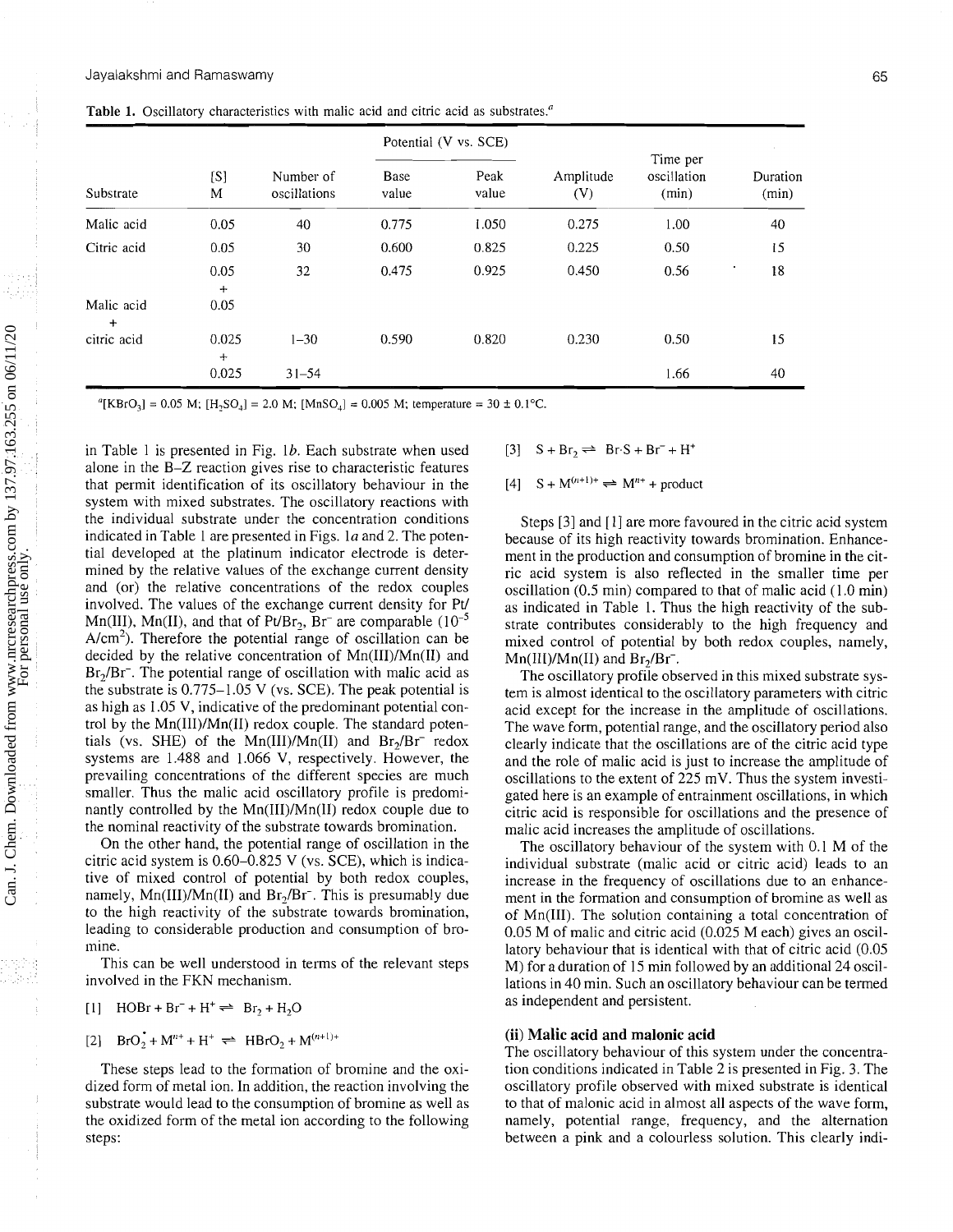



cates that the oscillations are of malonic acid type. The only difference between these two systems is in the number of oscillations. The presence of malic acid decreases the number of oscillations of the malonic acid system. Here, though the oscillations are controlled predominantly by malonic acid as the substrate, malic acid also participates in the reaction under the concentration conditions employed. This results in a decrease in the concentration of bromate, leading to an unfavourable concentration ratio of bromate to substrate at 9.5 min duration and a premature termination of oscillations. These observations can be substantiated on the basis of the relevant steps of the overall reaction involving the formation of Mn(1II) and bromine (steps [I] and *[2])* as well as their con-

sumption (steps [3] and [4]). The unfavourable ratio of bromate to substrate disfavours steps [I] and *[2],* which would otherwise have resulted in the up reaction. This is further supported by the restart of oscillation by the addition of bromate at the 9.5 min mark. Thus this system represents an example of interrupted independent oscillations, where malonic acid mainly controls the nature of oscillations and the interruption is due to an effective decrease in the relative concentration of bromate.

The oscillatory behaviour of the system with 0.1 M malonic acid alone is characterized by a smaller time per oscillation due to an enhancement in the formation and consumption of bromine as well as of Mn(II1). The solution containing 0.05 M

壽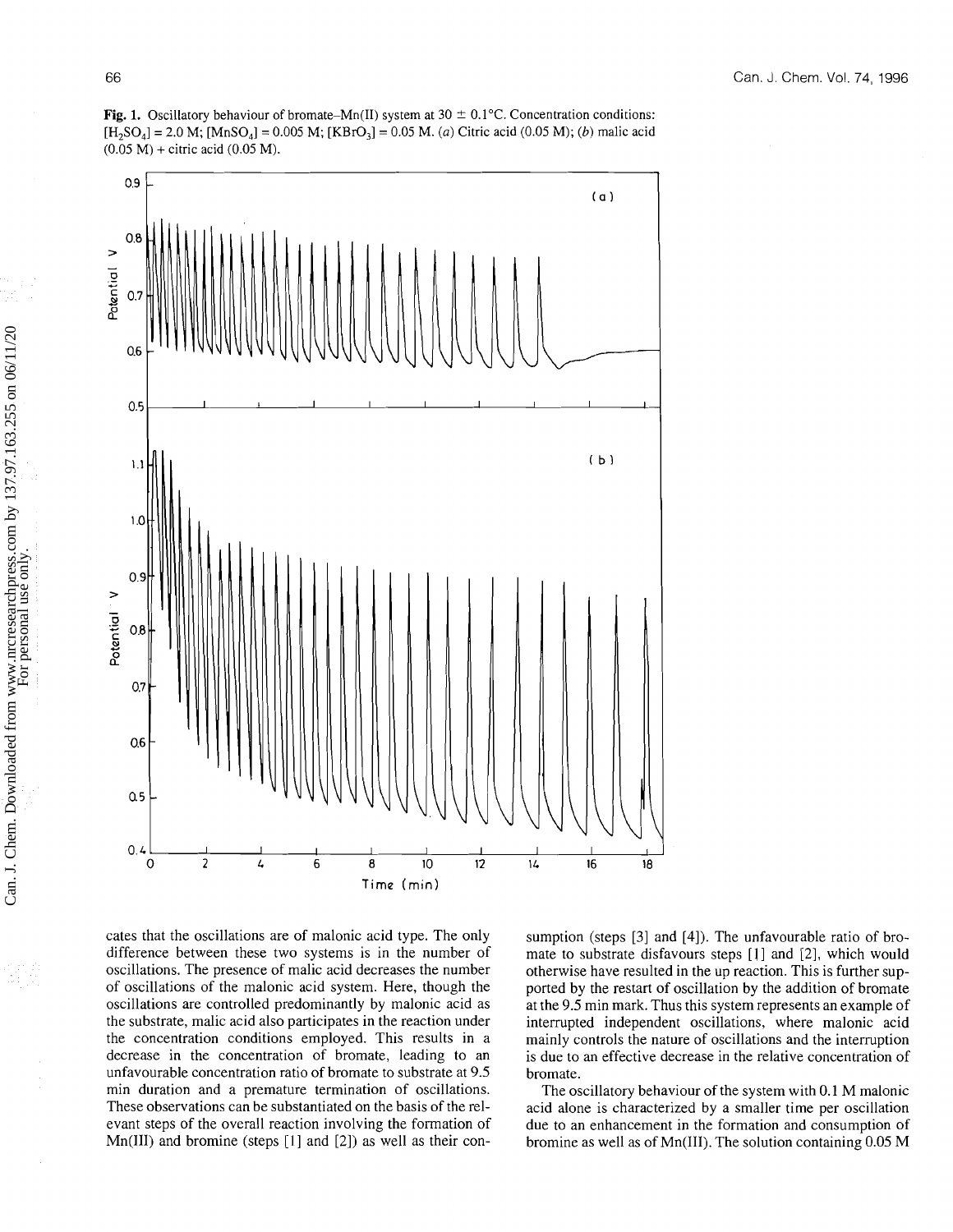|                         | [S]<br>M              | Number of<br>oscillations | Potential (V vs. SCE) |               |                  |                                  |                   |
|-------------------------|-----------------------|---------------------------|-----------------------|---------------|------------------|----------------------------------|-------------------|
| Substrate               |                       |                           | Base<br>value         | Peak<br>value | Amplitude<br>(V) | Time per<br>oscillation<br>(min) | Duration<br>(min) |
| Malic acid              | 0.05                  | 40                        | 0.775                 | 1.050         | 0.275            | 1.00                             | 40.0              |
| Malonic acid            | 0.05                  | 39                        | 0.825                 | 1.010         | 0.185            | 0.45                             | 17.5              |
|                         | 0.05<br>$+$           | 22                        | 0.825                 | 1.010         | 0.185            | 0.45                             | 9.5               |
| Malic acid<br>$\ddot{}$ | 0.05                  |                           |                       |               |                  |                                  |                   |
| malonic acid            | 0.025<br>$+$<br>0.025 | 39                        | 0.825                 | 1.020         | 0.195            | 0.45                             | 17.5              |

Table 2. Oscillatory characteristics with malic acid and malonic acid.<sup>a</sup>

"[KBrO<sub>3</sub>] = 0.05 M; [H<sub>2</sub>SO<sub>4</sub>] = 2 M; [MnSO<sub>4</sub>] = 0.005 M; temperature = 30 ± 0.1°C.

**Fig. 2.** Oscillatory behaviour of bromate-Mn(I1) system at  $30 \pm 0.1$  °C. Concentration conditions: [Malic acid] = 0.05 M;  $[KBrO<sub>3</sub>] = 0.05 M$ ;  $[MnSO<sub>4</sub>] = 0.005 M$ ;  $[H<sub>3</sub>SO<sub>4</sub>] = 2.0 M$ .



of the mixed substrate (0.025 M each) leads to an oscillatory behaviour identical with that of 0.05 M malonic acid alone. This behaviour can be termed as independent. The system behaves as if it contains only malonic acid.

In this set of experiments the second constituent, unlike malic  $\frac{1}{k}$  is interesting to note that the system exhibits oscillatory acid, does not act as a substrate under the concentration condi-<br>tions indicated in Table 3 and presented in Fig. 4. In all three<br>behaviour in a solution containing 0.05 M potassium bromate tions indicated in Table 3 and presented in Fig. 4. In all three and 0.05 M mixed substrate (0.025 M each). The system systems the presence of the second substrate introduces an induction period, and decreases the duration and the number of changes from one of complete inhibition at 0.1 M mixed sub-<br>strate to one of partial inhibition at a concentration of 0.05 M

 $[5]$  BrO<sub>3</sub><sup>-</sup> + HBrO<sub>2</sub> + H<sup>+</sup>  $\rightleftharpoons$  2BrO<sub>2</sub><sup>+</sup> + H<sub>2</sub>O **Conclusion** 

$$
[6] \quad \text{BrO}_2^{\bullet} + S \rightleftharpoons \text{HBrO}_2 + S_{\text{ox}}
$$

The course of the reaction involves steps [I]-[4] when malic acid is a single substrate. The inclusion of any one of the second constituents leads to a predominance of step [6] over steps [3] and [4]. This leads to a delay in the onset of oscillations and is manifest as an increase in the induction time as well as a decrease in the number of oscillations and in duration, resulting in partial inhibition. The reaction involving the second substrate in step [6] leads to a depletion in the bromate concentration in a non-oscillatory reaction as a result of which there is premature cessation of oscillations with smaller number and duration. This is confirmed by the restart of oscillation on addition of potassium bromate after the oscillations cease.

The system employing 0.1 M of the second substrate does not show oscillatory behaviour as with 0.05 M. Further, the system containing 0.05 M of the mixed substrate (0.025 M each) does not exhibit oscillatory behaviour. This is presumably due to high concentration of potassium bromate leading to consumption of substrate in a non-oscillatory reaction. This is substantiated by the fact that the system oscillates when the concentration of potassium bromate is reduced to 0.025 M.

### **(iv) Malic acid and tartaric acidoxalic acid**

The addition of either tartaric or oxalic acid to malic acid results in a total inhibition of oscillations. The potential remains constant at 1.01 V (vs. **SCE)** corresponding to the peak potential region. In these instances step [6], involving the consumption of substrate/added constituent, is totally overwhelming. The extent of reactions [3] and [4] is quite insignif- (iii) Malic acid and cyanoacetic acid/maleic acid/acetic acid icant under these conditions, resulting in complete inhibition<br>
of oscillations.

oscillations. The second constituent is presumably involved in<br>the following steps of the overall reaction.<br>the following steps of the overall reaction.<br>ratio of bromate to substrate.

A study of the B-Z reaction with mixed substrates provides valuable information regarding the key role of the substrate in  $(S = \text{substrate or added constituent}; S_{ox} = \text{oxidized product})$  the overall reaction. Different combinations of the substrates,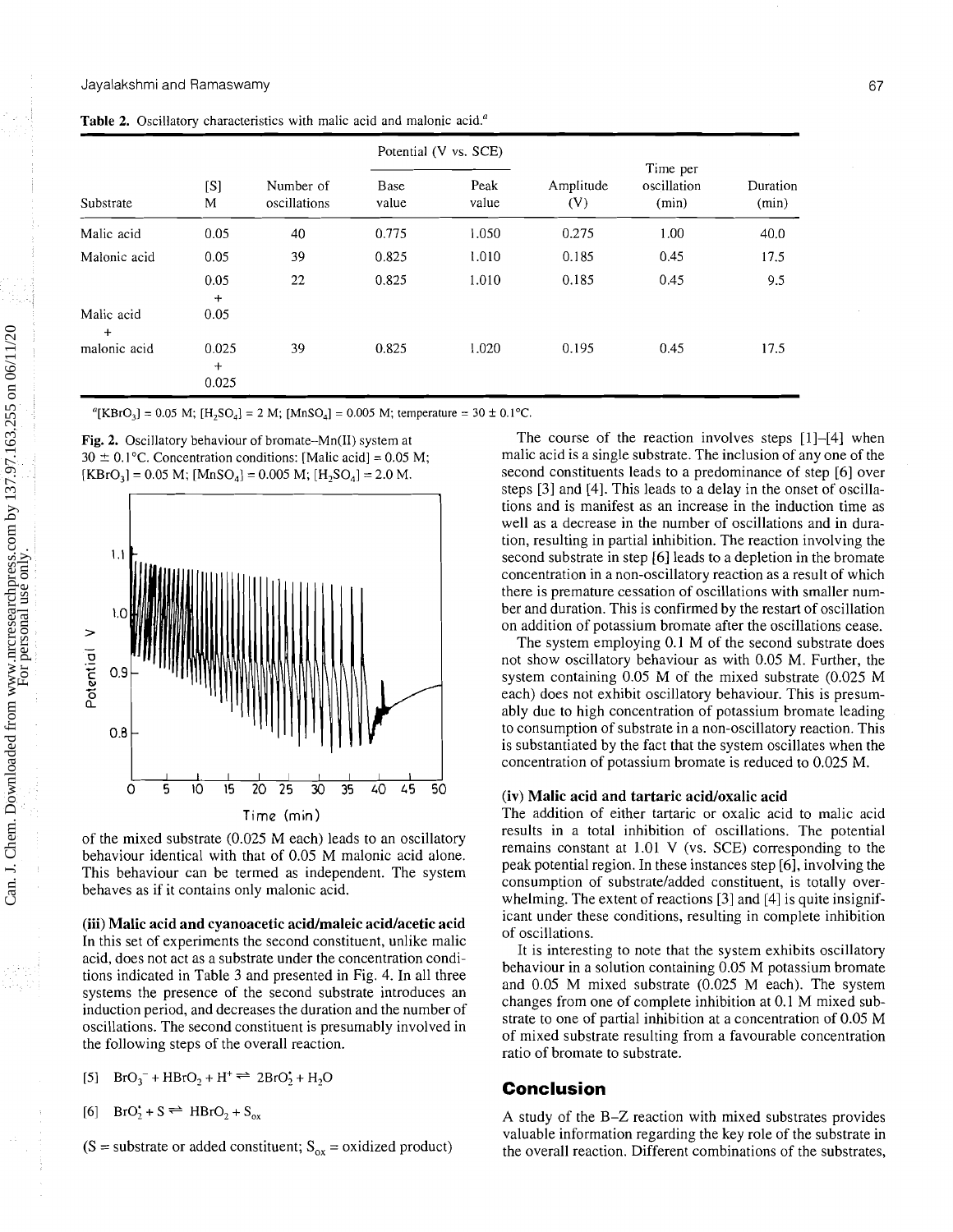**Fig. 3.** Oscillatory behaviour of bromate-Mn(II) system at  $30 \pm 0.1^{\circ}$ C. Concentration conditions:  $[H_2SO_4] = 2.0 M$ ;  $[MnSO_4] = 0.005 M$ ;  $[KBrO_3] = 0.05 M$ . (a) Malonic acid (0.05 M); (b) malic acid  $(0.05 M) +$  malonic acid  $(0.05 M)$ .



|                                    | [S]<br>M                  | Number of<br>oscillations | Potential (V vs. SCE) |               |                  |                                  |                   |                                      |
|------------------------------------|---------------------------|---------------------------|-----------------------|---------------|------------------|----------------------------------|-------------------|--------------------------------------|
| Substrate                          |                           |                           | Base<br>value         | Peak<br>value | Amplitude<br>(V) | Time per<br>oscillation<br>(min) | Duration<br>(min) | Induction $\cdot$<br>period<br>(min) |
| Malic acid                         | 0.05                      | 40                        | 0.775                 | 1.050         | 0.275            | 1.00                             | 40                | $\theta$                             |
| Cyanoacetic acid                   | 0.05                      |                           |                       |               |                  |                                  |                   |                                      |
| Malic acid $+$<br>cyanoacetic acid | 0.05<br>$\ddot{}$<br>0.05 | 18                        | 0.850                 | 1.025         | 0.175            | 0.88                             | 24.6              | 8.6                                  |
| Maleic acid                        |                           |                           |                       |               |                  |                                  |                   |                                      |
| Malic acid $+$<br>maleic acid      | 0.05<br>$+$<br>0.05       | 10                        | 0.840                 | 1.050         | 0.210            | 1.40                             | 26.5              | 12.5                                 |
| Acetic acid                        | 0.05                      |                           |                       |               |                  |                                  |                   |                                      |
| Malic acid $+$<br>acetic acid      | 0.05<br>$+$<br>0.05       | 31                        | 0.900                 | 1.050         | 0.150            | 1.04                             | 36.5              | 4.2                                  |

"[KBrO<sub>3</sub>] = 0.05 M; [H<sub>2</sub>SO<sub>4</sub>] = 2 M; [MnSO<sub>4</sub>] = 0.005 M; temperature = 30 ± 0.1°C.

ę

e,